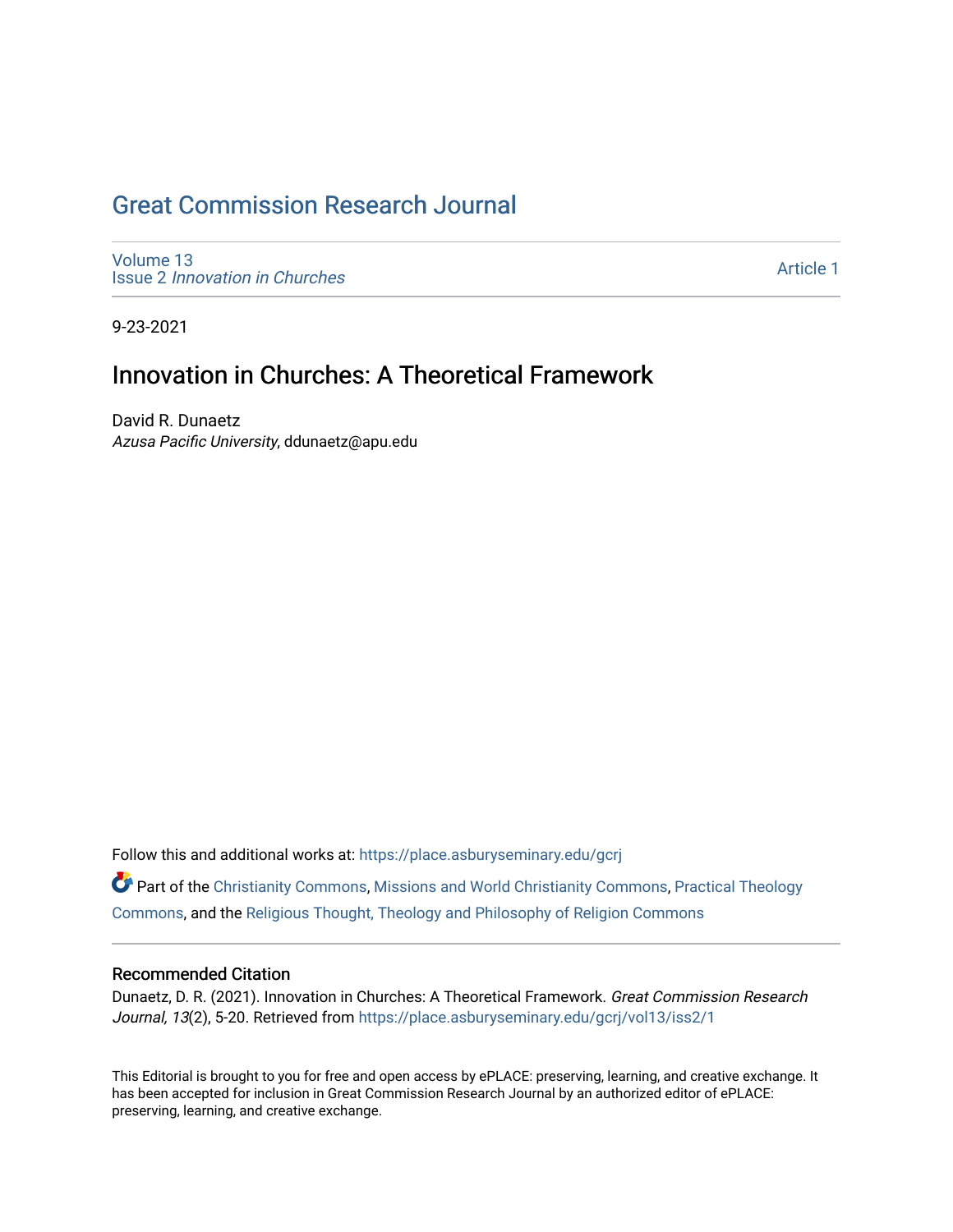# **Innovation in Churches: A Theoretical Framework**

*David R. Dunaetz, Editor*

### **Abstract**

*The impact of the COVID-19 pandemic and the many changes in the present socio-cultural context point to the importance of innovation in churches. A theoretical framework for understanding innovation in churches is presented, featuring 6 key elements. These elements include the cultural context of the church and the church's target audience, a culture of innovation within the church, innovations in church programs, processes, and personnel, social capital (social ties) which permits church members to navigate the changes associated with innovation, program loss (that which is lost when programs change), and progress toward the church's goals. The church's goals and the church's context determine which innovations would be most appropriate. A culture of innovation and strong social ties permit innovations to be implemented successfully. Program losses may reflect aspects of the church's goals that are neglected when innovations are implemented.* 

The COVID-19 pandemic of 2020-2021 has demonstrated how important innovations in churches are. For most churches, especially in the developed world with strict procedures in place to protect public health, virtually all programs and meetings in their existing form stopped due to stay-at-home orders which varied in frequency and duration according to

-------------------------------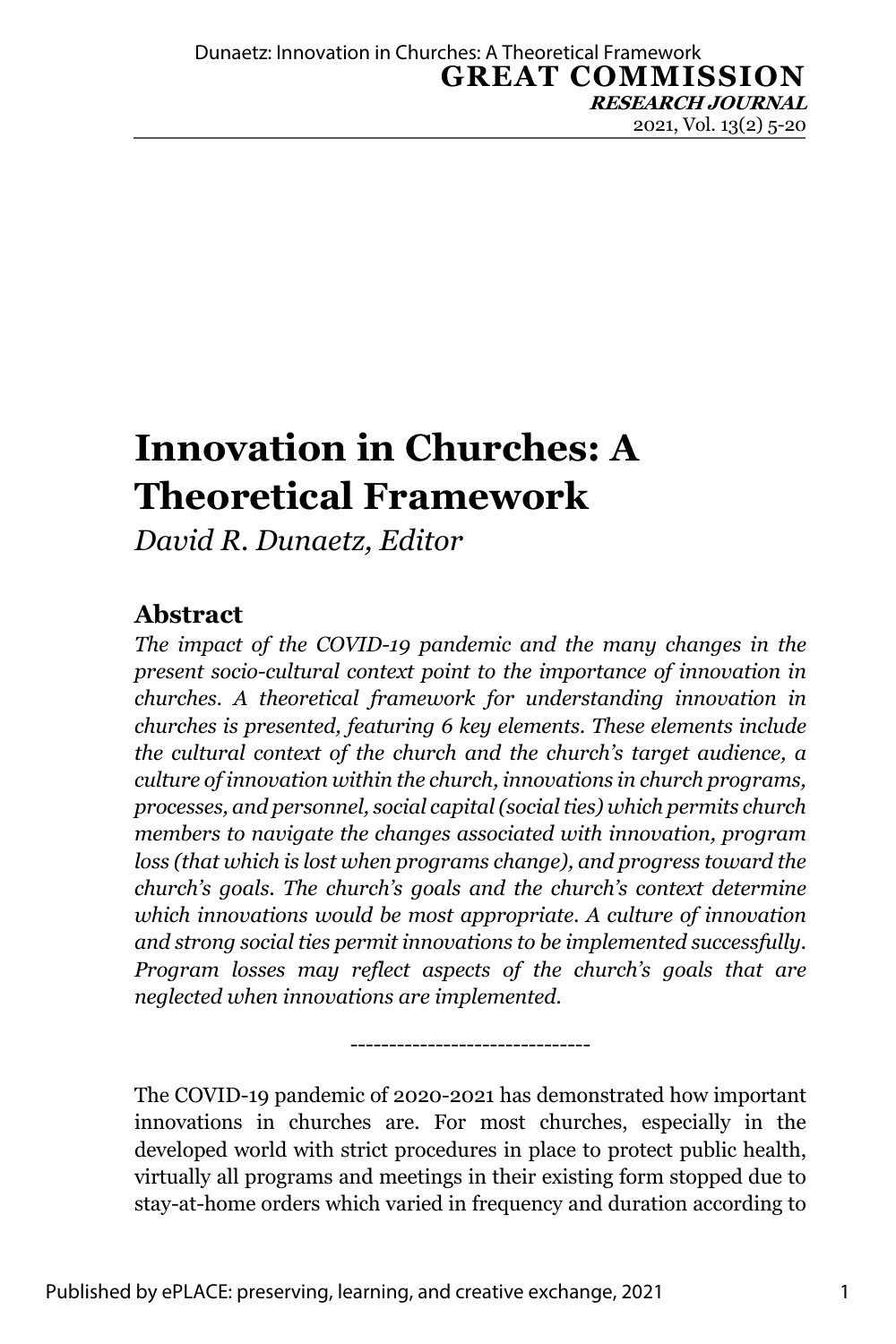the severity of the pandemic and policies of local, state, and national powerholders. Churches were forced to innovate, as described in some of the articles in this issue of the *Great Commission Research Journal* (e.g., Franks, 2021; Ransom & Moody, 2021). These innovations all represent stories of relative success during trying times. However, not all churches implemented successful innovations and are still trying to recover from the interruptions caused by the pandemic.

To better understand innovation in churches (when it is necessary, what constitutes a successful innovation, what their purpose should be, and what contributes to their success and failure), a model is presented here based on empirical research done both in organizations in general (e.g., Anderson et al., 2014; Gopalakrishnan & Damanpour, 1997; Hurley & Hult, 1998) and in churches specifically (e.g., Covarrubias et al., 2021; Powell & Pepper, 2018). The goal of presenting this model is to help church leaders think clearly about innovation, analyze the role of innovation in their churches, and make changes to more effectively accomplish the Great Commission that Jesus gave us (Matt. 28:18-20).

#### **A Model of Innovation in Churches**

A theoretical framework for understanding innovation in churches is presented in the model in Figure 1; the model has six main elements. At the center lies innovation itself, the new ideas, programs, and processes that are introduced into the life of a local church. The principal antecedent to innovation is a culture of innovation within the church, which makes innovation possible. The desired outcome of innovation is progress towards accomplishing the mission of the church. However, if elements of existing programs are lost in the process of innovation, this program loss can reduce, or even erase any progress made toward fulfilling the church's mission. Moreover, the strength of the relationship between innovation and progress is influenced by the social ties linking church members. When church members have strong social ties with each other, innovation is more likely to have a positive effect than when the church members only have weak social ties. All of this lies within a specific cultural context.

This model does not seek to explain all the complexities associated with innovation. Some factors are not included in this model (e.g., the possibility of conflicts escalating and damaging relationships). However, the model seeks to explain how several well-researched phenomena relate to innovation in the context of churches.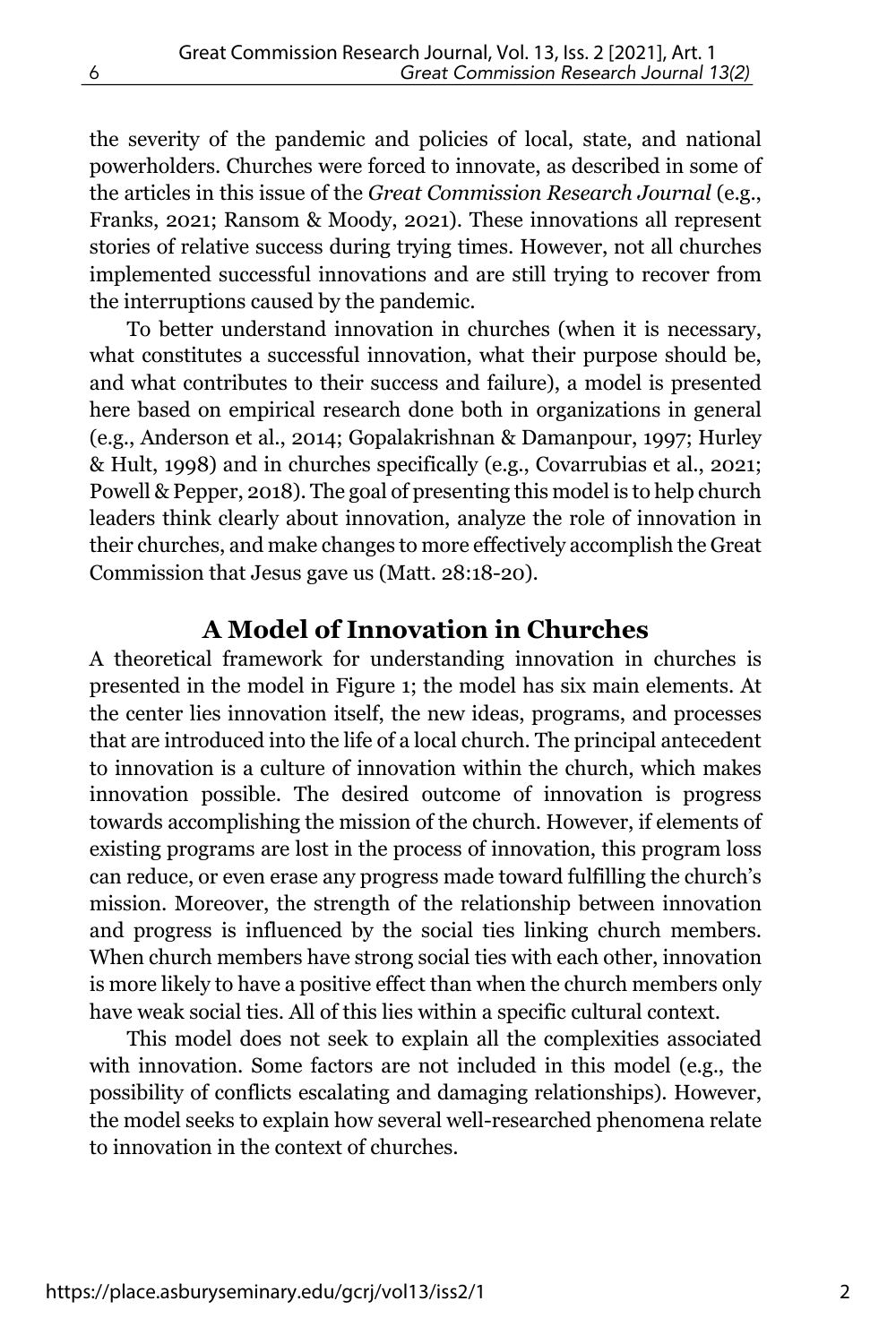

**Figure 1.** *A Theoretical Model of Innovation in Churches*

#### **Innovation**

Church innovation can be defined as the introduction of "new processes, products, or ideas" into the church (Hult et al., 2004, p. 429). In churches, the most visible forms of innovation are new programs and activities but may also include the introduction of new technologies (as was common during the COVID-19 pandemic), new administrative structures (such as adding staff), or new processes (such as determining who will be on a church board and other forms of leadership selection).

Innovation can be conceived as a two-step process, the first stage consisting of the generation of new ideas and the second stage consisting of implementation. The first stage has much overlap with creativity. However, creativity is typically considered an individual activity whereas innovation occurs at the organizational level, or at least at the group level within organizations (Adams et al., 2004). The creation of new ideas may also occur outside the church, but innovation requires adapting the idea to the church's context. The second stage, implementation, consists of making the new program, activity, or process a reality within the organization. The distinction between these stages may be somewhat superficial because the creation and implementation of new processes is not a linear process. As soon as leaders start implementing an idea, they may realize that it needs to be modified, requiring the generation of new ideas; this process may continue back and forth indefinitely.

Church innovation can take many forms. Several dimensions are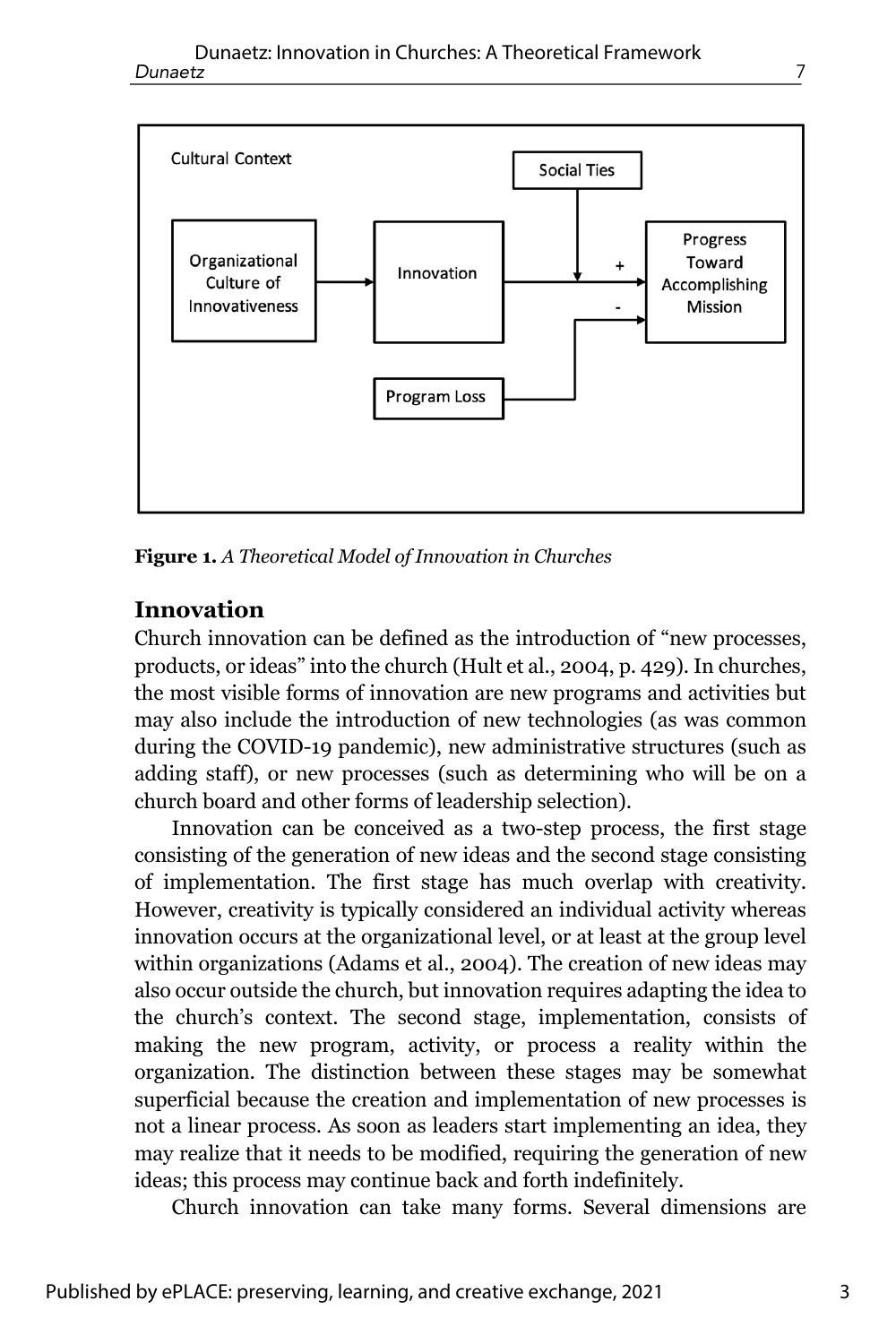useful for understanding the types of innovations that have been made in the past and those which can be made now.

**Product versus Process Innovations.** Product innovations (Fritsch & Meschede, 2001; Gopalakrishnan & Damanpour, 1997) are new products that benefit an organization's clients or service recipients. In churches, these new products would typically be programs (e.g., Awana, Sunday School, or training for small group leaders), activities (e.g., worship services or small group Bible studies), and services (e.g., food distribution or neighborhood tutoring) that benefit either people within the church community or those in the broader community surrounding the church. Digital monastic communities (Anderson, 2021) and the interactive, online children's ministry (Norregaard & Ng, 2021) described in this issue are product innovations. To generate ideas concerning product innovations, it is useful to think of the main programs or area of ministry of the church. For examples, some churches may view their focal ministries as Worship, Teaching, Evangelism, Missions, and Fellowship. The questions "What are new ways we can worship?" or "What are ways we can improve evangelism in the church?" are questions that can lead to product innovations.

Process innovations, on the other hand, are new tools, technologies, or knowledge that help organizations to improve or create new programs, activities, or services. During the pandemic, most innovations in churches were process innovations. Examples include the use of Zoom and Facebook Live for broadcasting worship services or meeting together in small groups (Ransom & Moody, 2021; Sellers, 2021). When the pandemic hit, in order to maintain, or perhaps even improve, existing programs, new processes needed to be introduced (e.g., online broadcasting and online meetings) into churches.

**Radical versus Incremental Innovations.** Radical innovations are a clear departure from what was done previously whereas incremental innovations improve what is currently being done (Gopalakrishnan & Damanpour, 1997). Most innovations in churches, apart from times of crisis, are incremental with the goal of gradually improving or adjusting a program in light of new insights, new technologies, or cultural changes. Radical innovations in churches are less common; examples might include training individuals in personal evangelism (popular in the 1970s and 1980s), the introduction of a small groups ministry, or the replacement of time-tested hymns with contemporary worship songs in worship. However, all innovations can be placed along a radical-incremental spectrum and what seems radical in one context may be simply incremental in another. In general, any creative idea that is greeted with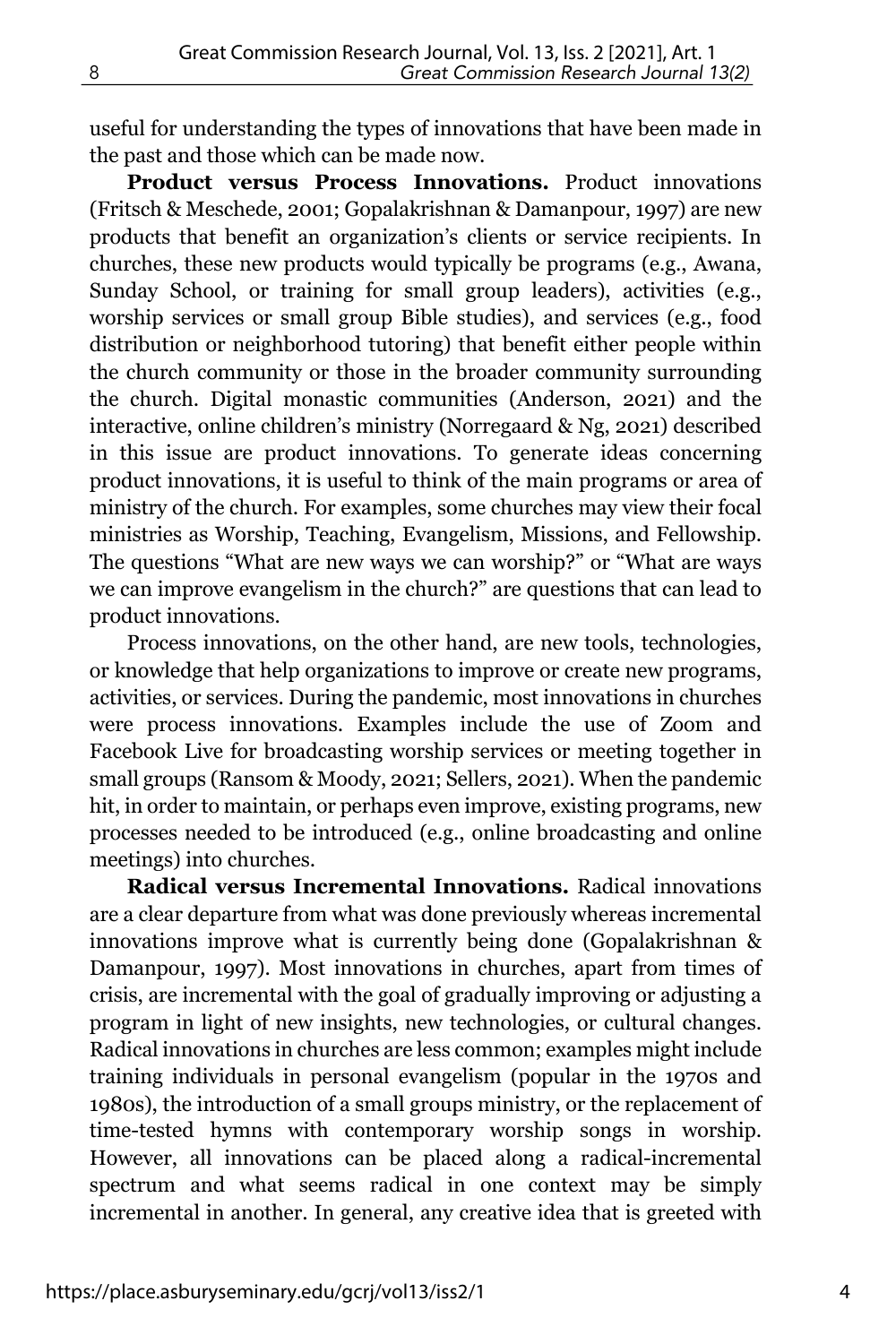"We've never done it that way before" may be considered a radical innovation in its context (Neighbour, 1973). The likelihood of a radical innovation being successfully implemented is lower than that of an incremental innovation. Organizational openness and social ties (described later in this discussion) are especially important factors influencing the successful implementation of all innovations, and especially of radical innovations.

**Technical versus Administrative Innovations.** When we think of innovations in churches, we usually think of visible changes in programs, activities, and services. These visible innovations are known as technical innovations because they directly affect what the church does to accomplish its mission (Gopalakrishnan & Damanpour, 1997; Jaskyte, 2011). However, innovations may also be invisible, affecting only how employees of the organization relate to each other and to the organization; these can be classified as administrative innovations. Administrative innovations may include hiring staff who do not appear publicly in the church's ministry, changing the church bylaws or organizational structure (who reports to whom), or creating new human resources practices. Innovative human resource practices may include training for staff, employing additional people in decision-making processes, creating awards for specific types of employee behavior, flexible work hours, placing an emphasis on job variety, or providing greater autonomy (Anderson et al., 2014). Any change in leadership behavior that is not directly seen in the programs, activities, or services offered by the church can be viewed as an administrative innovation. To develop administrative innovations, leaders can ask themselves "How can I treat people differently to more effectively carry out the church's mission?"

#### **Progress Toward Mission Accomplishment**

The goal of innovation in a church should be to move towards accomplishing the mission that God has given the church. Without a clear understanding of the church's mission, the choice of what innovations to implement will be muddled. Churches often have mission statements (Church Relevance, 2013; Mullane, 2002) which might specifically focus on fulfilling the Great Commission (Matt. 28:18-20) or a broader description of Christian responsibility. Such a statement provides a standard by which programs and methods can be assessed. Because church innovation is typically the introduction of new programs and activities, a church's mission statement also provides a standard by which innovations can be evaluated. Innovations that are likely to contribute to accomplishing the church's mission should be adopted while those that do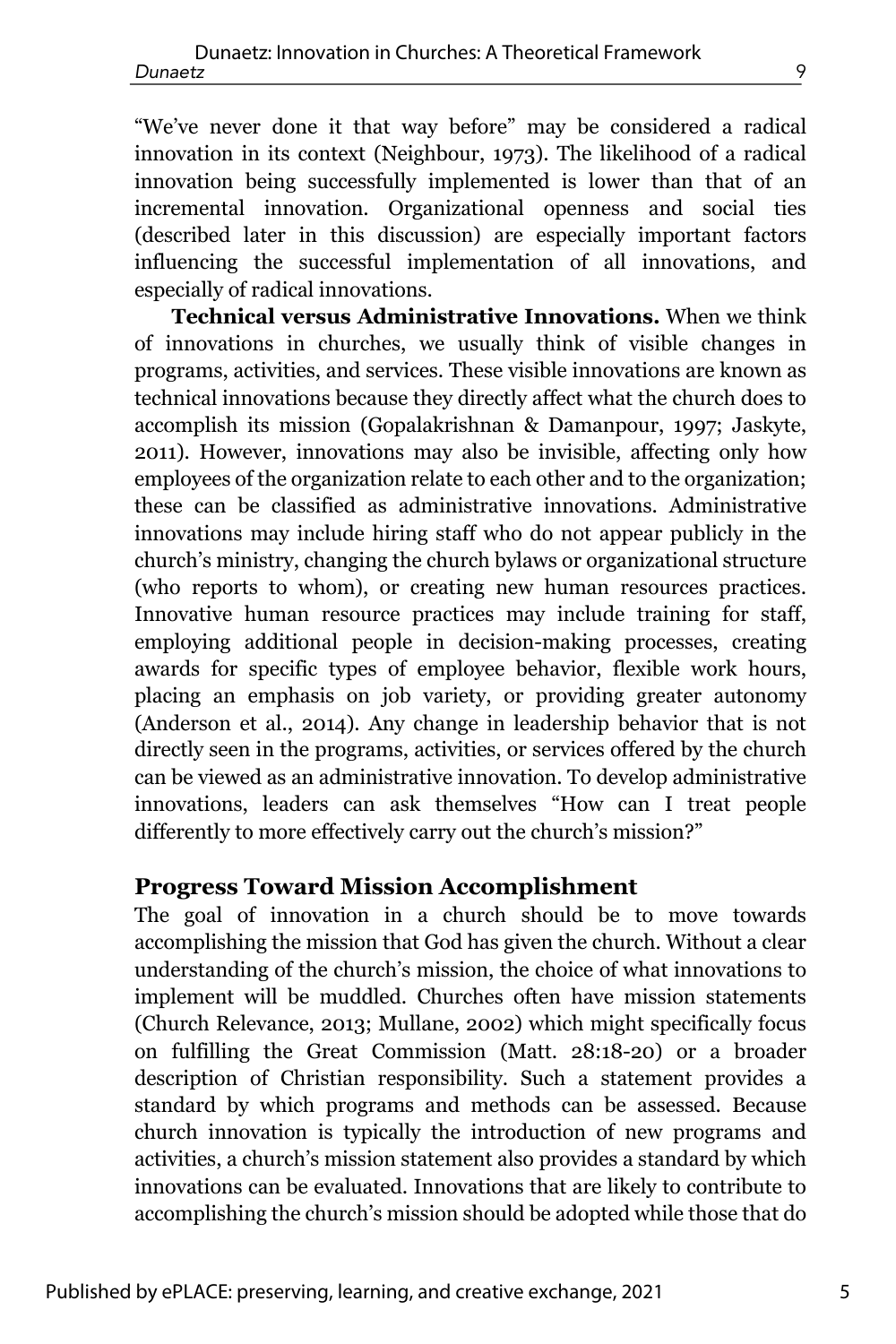not contribute to it should not be prioritized.

In practice, the mission statement of the church may simply reflect an idealized view of the church's values and may be used more to project a specific public image (Mullane, 2002; Swales & Rogers, 1995) than to evaluate programs and activities. Other values may play an important role, sometimes a much more important role, in determining the innovations that are adopted. These values may vary in their legitimacy from a biblical point of view. Providing for the needs of the church staff and their families and maintaining the status quo financially (e.g., not offending large donors) may be among the highest priorities in a church and the determining factor concerning some innovations.

On the less honorable end of questionable factors influencing whether an innovation should be adopted in a church are the leaders' ego needs. Although humility is one of the most important virtues in the Bible (e.g., I Pet 5:5-6, James 4:6-10, Mark 10:42-45), churches, especially large churches, like all organizations, tend to attract potential leaders who may be relatively narcissistic, pursuing their own status and recognition (Campbell et al., 2011; Dunaetz, Jung, et al., 2018; Grijalva et al., 2015; Twenge & Campbell, 2009; Zondag, 2004). Such leaders may adopt innovations that will make them look better because they want to appear on the cutting edge, because they feel entitled to the personal benefits that the innovation may bring them, or because there is some other factor associated with the innovation that grants them status in the eyes of others (Grapsas et al., 2020; Kirby, 2021; Puls, 2020a, 2020b). Nevertheless, church leaders need to fight against these human tendencies and do their best to "seek first the Kingdom of God" (Matt. 6:33) when evaluating what innovations to implement.

#### **Cultural Context**

This model of church innovation (Figure 1) sets all the specific elements directly associated with innovation within a cultural context. No innovation can be made, nor can its value be determined, apart from its cultural context. The most obvious role of culture in innovation concerns technology. For the last several millennia, humans have regularly made advances in technology, a progress which has especially accelerated during the past century (Ellul, 1954). The technology available within a culture is strongly linked to the technology available for church innovations, ranging from the advances in gothic architecture permitting more light into church buildings during the medieval period to the use of LED lighting for mood enhancement in contemporary times. Sometimes innovation is very closely linked to the latest technology; if the COVID-19 pandemic had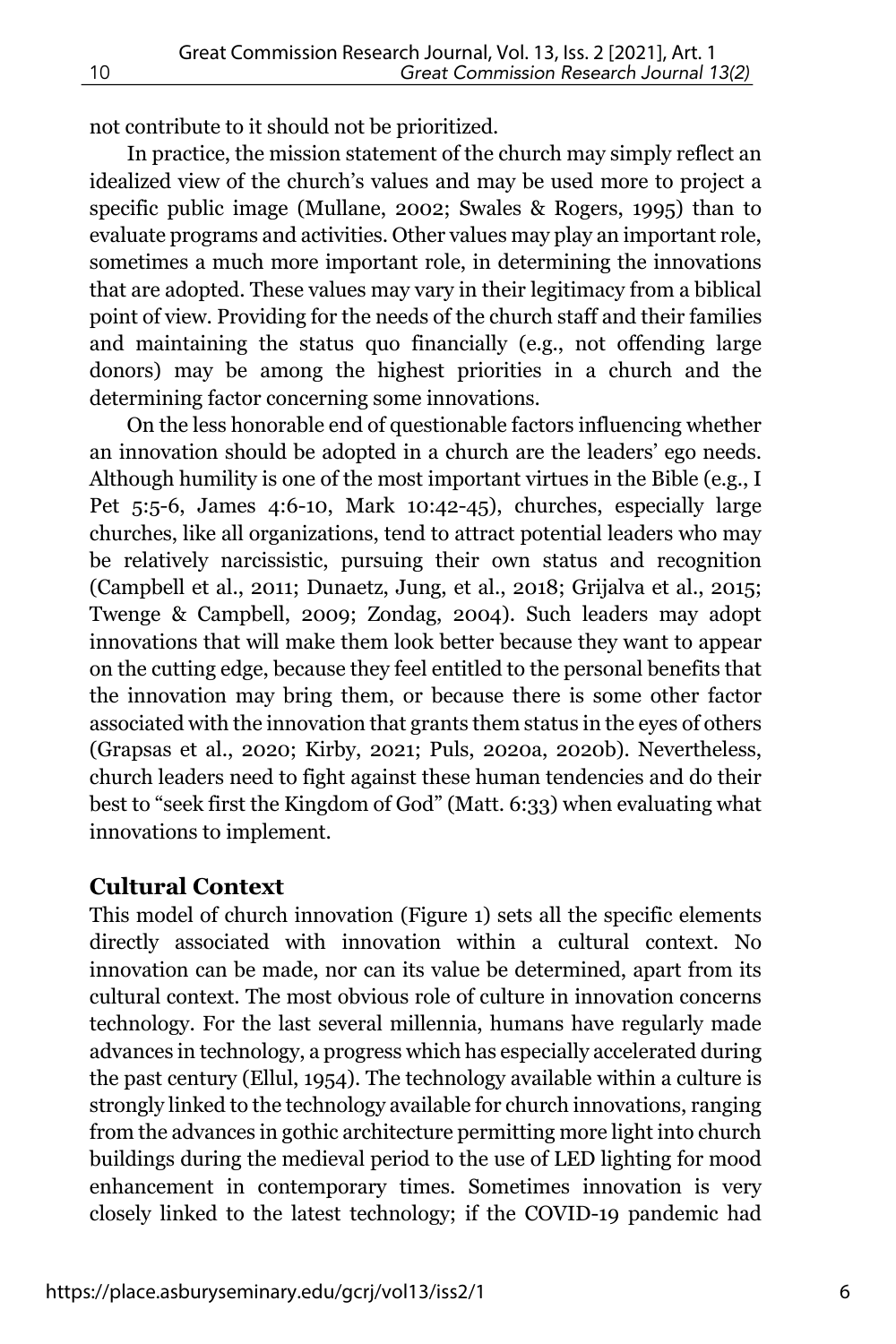started a year earlier, church innovation might have looked quite different since Zoom video conferencing would have been much less available (Bowles, 2021).

But the cultural context is far more than technology; it includes all the beliefs and values that are generally held by a group of people (Hofstede, 1980; Schein, 2004). The impact of any innovation (positive or negative, weak or strong) will depend on the culture of the people impacted by the innovation, both inside and outside of the church. This culture may include the social and political trends as well as the academic and intellectual issues considered important. Church leaders must evaluate a potential innovation in light of the culture of the intended audience as well as the cultural changes that are taking place in this audience. Some of the macro trends occurring in the world are increased individualism as standards of living rise (Santos et al., 2017; Twenge & Campbell, 2018) and increased political polarization as social media provides echo chambers (Colleoni et al., 2014) and opportunities for trench warfare where debaters on each side of a debate refuse to listen to each other (Karlsen et al., 2017), convincing users (or at least themselves) that no reasonable person would hold an opinion different than their own.

Innovations must therefore respond to the real issues that people are dealing with in this new cultural context, issues similar to those faced by previous generations, but in a cultural context where materialism and online communication play a greater role. Such contemporary issues include loneliness, lack of social skills, obesity, more frequent mental disorders, and dealing with conspiracy theories. Innovations that include new programs and activities to respond to these complex issues will make the gospel more credible (Dunaetz, 2016; Pornpitakpan, 2004) and will enable churches to better accomplish their mission.

#### **A Cultural of Innovativeness within in the Church**

Organizational culture reflects the beliefs and behaviors that are generally assumed to be appropriate in a specific organization (Schein, 2004). Churches, like all organizations, tend to develop specific ways of doing things that distinguish them from other churches. A culture of innovativeness is one of the most important predictors of innovation in churches; without such a culture, innovation is far less likely (Ruvio et al., 2014; see also Covarrubias et al., 2021, in this issue). A culture of innovation "provides environmental support for the continuous generation of new ideas and products over time" (Ruvio et al., 2014, p. 1004). In a study of 2800 Australian churches, Powell and Pepper (2018) found that a culture of innovativeness is associated with better-appreciated worship services,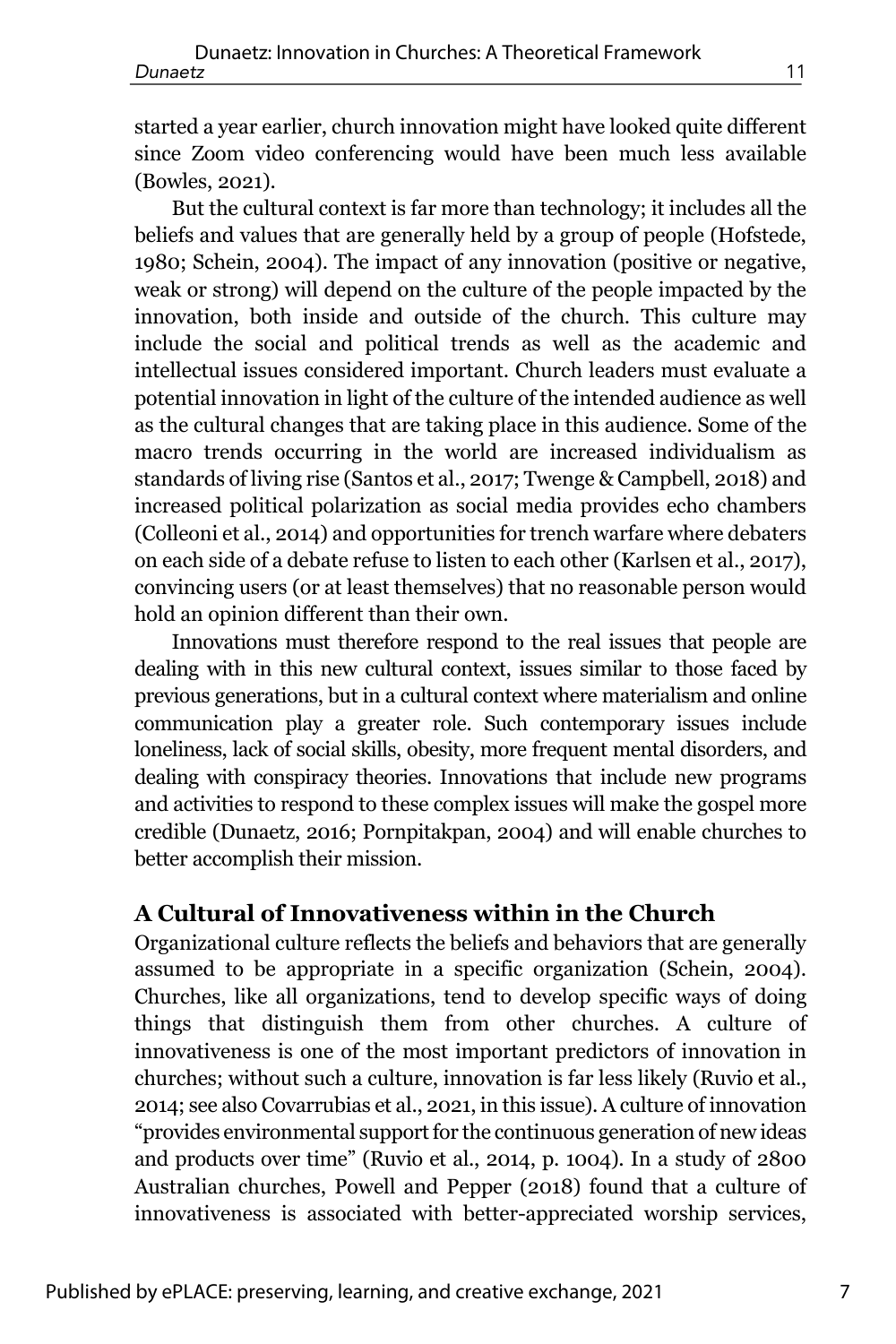stronger relationships among members, stronger personal commitment of leaders to innovation, but only very weakly (and negatively) to church size.

Empirical research has discovered various elements of organizational culture which predict innovations (Hult et al., 2004; Hurley & Hult, 1998; Hurley et al., 2005; Ruvio et al., 2014). These include creativity, organizational openness to new ideas, an orientation toward the future, a willingness to take risks, and proactiveness (Ruvio et al., 2014). All of these can be found in churches; the degree to which they are found is likely to predict how innovative a church will be.

**Creativity.** Whereas innovation is the adaptation and implementation of new ideas, new programs, and new processes in a specific context, creativity is the generation of the ideas which paves the way for adaptation and implementation. Creativity is the initial process, while adaptation and innovation are subsequent processes for introducing new and improved programs, processes, and other activities in a church (Anderson et al., 2014; Ruvio et al., 2014). Creativity can be defined as "the generation of novel and useful ideas" (Anderson et al., 2014, p. 1298). Such ideas may or may not be implemented, but they must be new and useful to be considered creative (Woodman et al., 1993). Unlike other elements of an innovative culture, creativity may occur primarily at an individual level rather than a group level; it is often easier to come up with a novel and useful idea alone than in a group situation. It is essential, however, that church leaders learn of creative ideas in order to evaluate their relevance to their context; these ideas do not need to come from the leaders themselves, nor do they need to come from within their churches. This is one of the main benefits of being a member of a network of churches (e.g., a denomination) or a network of Christian leaders (either a local network or a national association, such as the Great Commission Research Network). Similarly, reading contemporary ministry-focused literature can be an important source of innovative ideas.

**Organizational Openness.** It is not enough for leaders simply to be exposed to new, creative ideas to implement innovations. The organization, including the various people in leadership and other stakeholders, needs to be open to new ideas, responding to them with flexibility, and the ability to adapt them to the current situation (de Dreu & West, 2001; Hurley & Hult, 1998; Ruvio et al., 2014). In churches, this means that leaders need to learn about the needs and experiences of their target audience, not just in broad theological terms, but in their specific cultural context to offer innovative programs and activities that can respond to these needs. It also means that there must be a willingness to let go of what has worked in the past but is no longer bringing the church closer to accomplishing its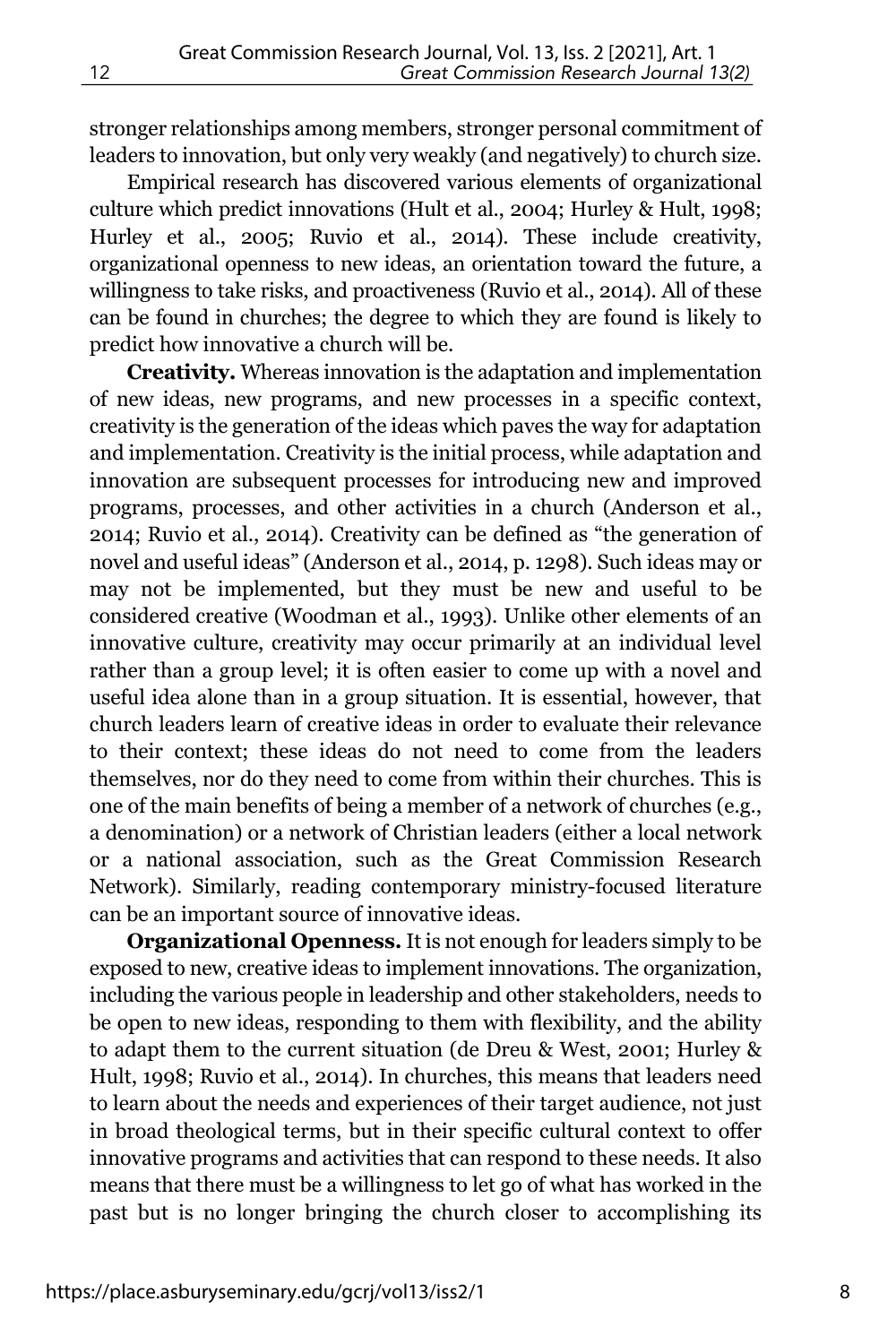mission. Leaders must be receptive to new ideas, open to other points of view, tolerant of ambiguity and uncertainty, and evaluate ideas using context-specific principles, while remaining faithful to biblical principles which do not vary according to context. When leaders are chosen and as they are developed, openness to new ideas is essential for being able to move from the creativity stage to the implementation stage of innovation.

**Future Orientation.** Churches that can focus on their future course of actions rather than the past are more likely to be innovative than churches that continually refer to what has worked in the past (Hult et al., 2004; Ruvio et al., 2014). If leaders can foresee what is likely to happen in the church and the culture in general, they will be better able to implement the innovations necessary to best achieve the church's mission. For example, if the church believes that it will become increasingly difficult for individuals to make a stand for Christ and defend what they believe because of the increasing role of social media (Dunaetz, 2019), programs and activities can be developed to respond to the developing needs. A large part of having a successful future orientation is goal setting (Dunaetz, 2013; Latham & Locke, 1991; Locke et al., 1984; Locke & Latham, 1990). Fixing goals for carrying out specific tasks by a specific time usually generates better results than simply attempting to do one's best. Goals need to be revised regularly and to be set for things that leaders can control (e.g., providing 10 teaching sessions per year on why some aspect of Christianity is credible) than things that they cannot control (e.g., 50 conversions per year).

**Risk Taking.** Once a church experiences a period of success, it can become quite threatening to start instituting changes, even if what has worked in the past is no longer producing the fruit that it once did. However, the more a church is willing to commit resources to programs and personnel when the outcome is not sure, the more likely the church is to be innovative (Hult et al., 2004; Miller & Friesen, 1978; Ruvio et al., 2014). The main problem with risk-taking is that it often results in failure. Clear thinking, wisdom, and gathering all the information one can beforehand may reduce the risk of failure, but it cannot eliminate it if the outcome is genuinely not known. After a failure, it is important to honestly evaluate the outcome (e.g., start by admitting that a new program did not achieve its purposes), learn from the experience, reevaluate if there are any benefits that justify continuing in the same direction, and undo or adapt the changes made if appropriate.

**Proactiveness.** Churches that are proactive, those which actively search for and plan activities to minister to new audiences, are more likely to be innovative than churches that focus more on problem-solving. The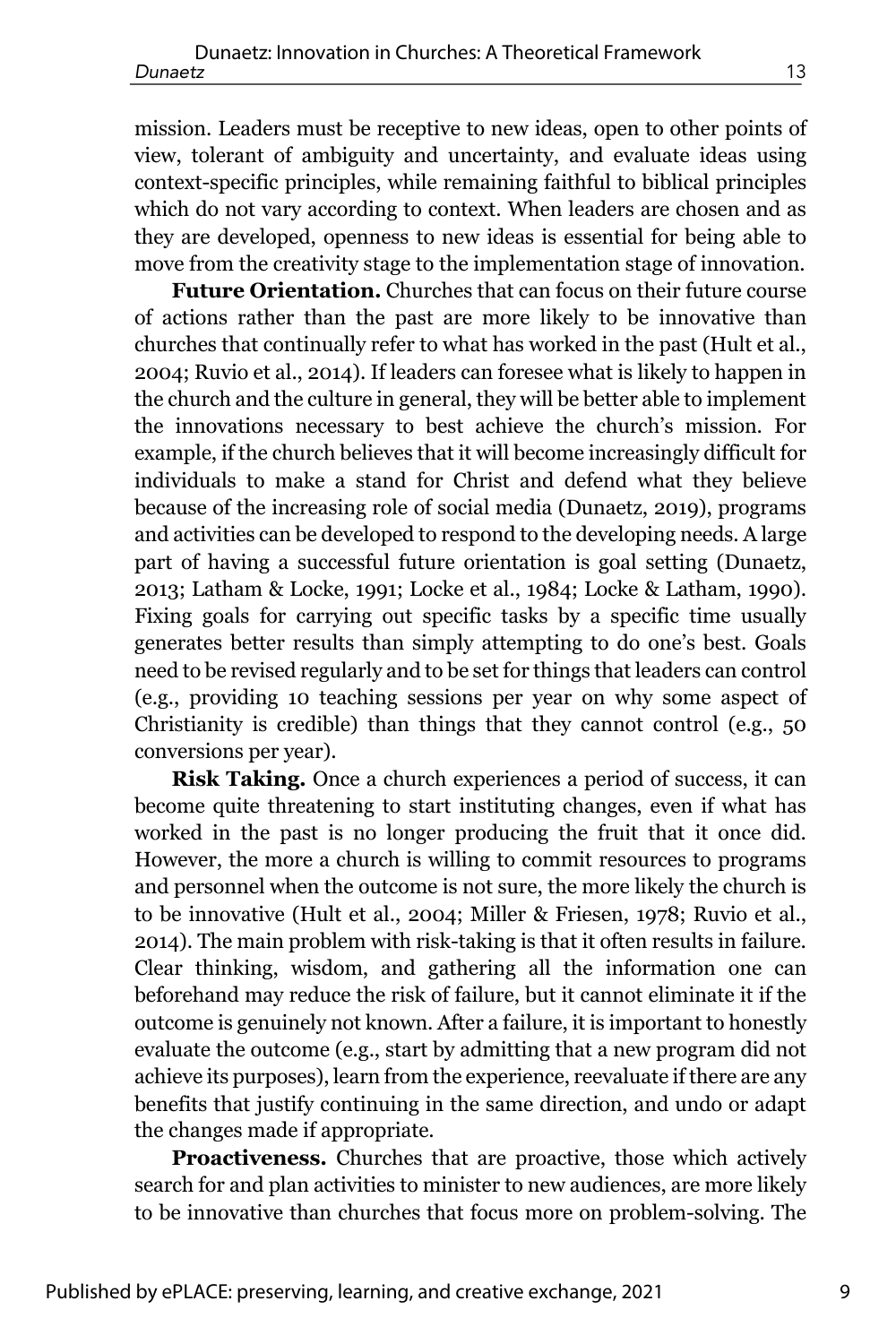present problems of a church can easily expand to use all the leaders' time and resources. However, proactive leaders will not let present problems monopolize their time but will continue to work on new projects and touch new people. Proactiveness is fundamental to being a missional church (Guder, 1998; Stetzer, 2006; Van Gelder & Zscheile, 2011). However, proactive ministry needs to be focused on accomplishing the mission of the church. It is not rare for a church to emphasize missional activities where the goal is outreach, that is, developing relationships with non-Christians outside the church. However, outreach without evangelism and disciple-making cannot be considered successful. It may even be a sign of an unhealthy church (Dunaetz & Priddy, 2014).

#### **Social Ties**

Recent research on innovation in organizations has focused on the important role that social ties and social capital play (Hasan et al., 2020; Kim & Shim, 2018; Zheng, 2010). When there are strong relationships between people within an organization, and even between people in different organizations, innovation is much more likely to be successful. Social capital can be defined as "the sum of the actual and potential resources embedded within, available through, and derived from the network of relations possessed by an individual or a social unit" (Nahapiet & Ghoshal, 1998, p. 243), or more generally as "social networks and the norms of reciprocity and trustworthiness that arise from them" (Putnam, 2000, p. 19).

There are several reasons that social ties and capital are so important for innovation, especially in churches. Whenever an innovation is introduced in a church, there are costs involved. For example, people might regret the loss of a former program, or some new activity might make them feel ill at ease. These potential costs reduce people's willingness to participate in the innovation and may even encourage them to leave the church. However, when a person has strong relationships with others in the church, the costs are reduced (Powell & Pepper, 2018). For example, people who are close to others have access to more information than people who have few connections with others; this information can help them better understand the value of the change and how to navigate it. Moreover, people value high-quality relationships and do not want to lose them, so they will be more willing to stay in the church when changes become difficult. Close relationships with others also permit church members to directly observe how others navigate the changes, providing them with a model that they can follow (Bandura, 1977; Frayne & Latham, 1987). These examples all demonstrate the importance of social capital in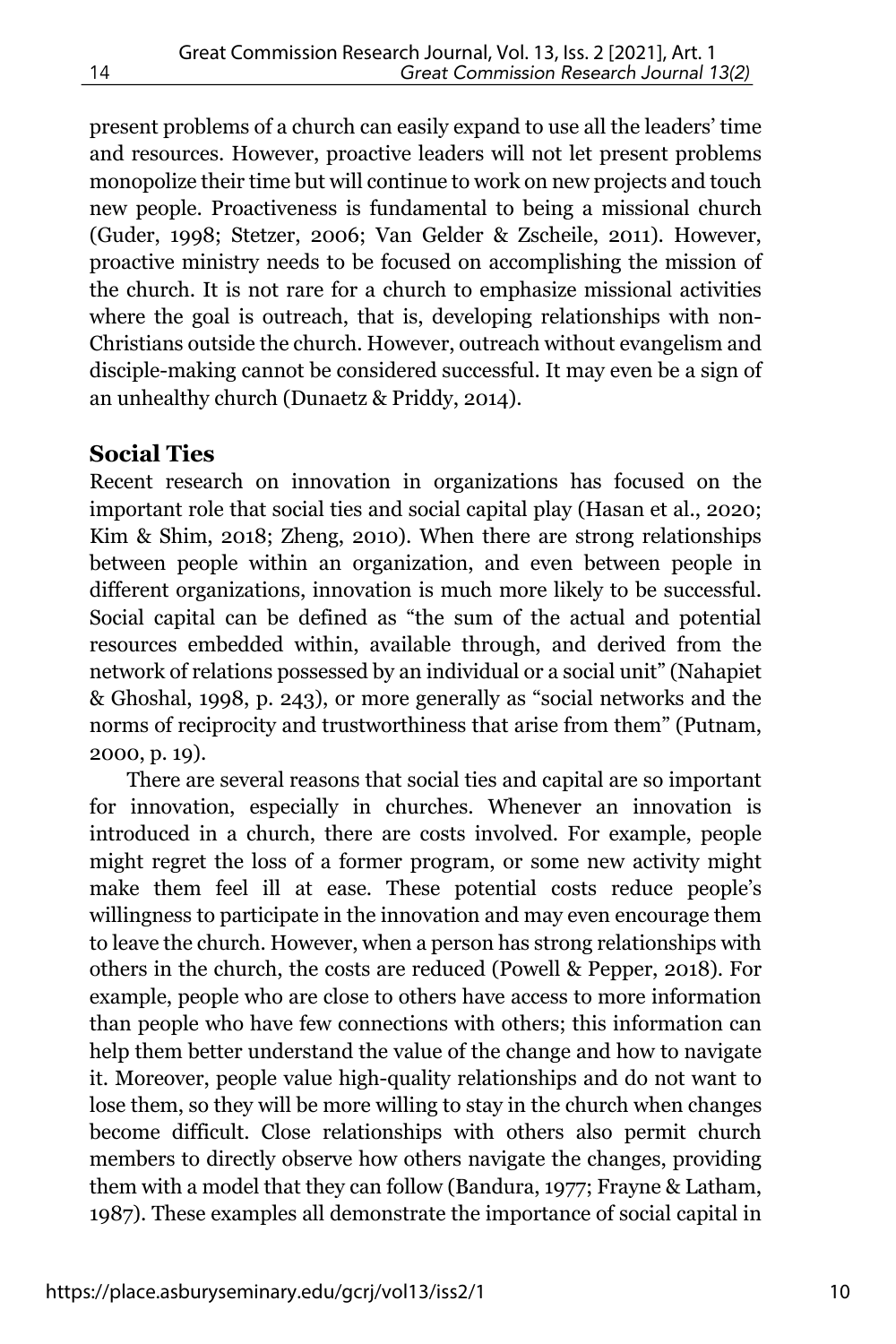a typical church member's response to innovation. But the leader's social capital maybe even more important.

It has already been noted that a pastor's social connections (e.g., within a denomination) may be an important source of creative ideas. But close relationships with other church leaders also permit the pastor to discuss, better understand, and refine an idea before introducing it to the church, making it more likely to produce the desired results. Pastors without such social capital (e.g., pastors who only come across new ideas through what they read) are handicapped because they are more limited in how they can discuss the ideas with other church leaders (Kim & Shim, 2018; Zheng, 2010). Moreover, introducing innovation into a church can be threatening to individuals who benefit from maintaining the status quo. The strength of relationships that church leaders have with others in the church will help them survive the opposition which may occur, which often includes very painful insinuations and false accusations (Rucker & Petty, 2003; Tanner et al., 2012).

In this model of church innovation (Figure 1), an arrow points from social capital to the arrow going from "Innovation" to "Progress toward Accomplishing Mission." This means that social capital moderates (changes) the relationship between the introduction of innovations and accomplishing the church's mission. By itself, social capital does not contribute to innovation or toward accomplishing the church's mission; rather, it strengthens the relationship between innovation and mission accomplishment. It can be viewed as a water spigot; when social capital is high, the spigot is open, and innovations can have a very positive effect. When social capital is low, the spigot is closed or nearly closed, limiting the positive effect that an innovation can produce. For leaders, this means that the ability to lead is influenced by the quality of the relationship between the follower and the leader.

In this issue of the *Great Commission Research Journal*, we present several innovations that churches implemented during the COVID-19 pandemic. Surprisingly, all of the submissions came from small churches with under 250 people. However, this is in line with Powell and Pepper's (2019) study of 2800 Australian churches which found that church size was slightly (but significantly) negatively related to church innovativeness; larger churches had lower innovativeness than smaller churches. Although large churches have far more resources to experiment with new ideas and technologies, the social connections between members (Powell and Pepper, 2019) are much lower in large churches than in small churches. In large churches, overall levels of commitment may be lower (Dunaetz, Cullum, et al., 2018; von der Ruhr & Daniels, 2012) and attenders may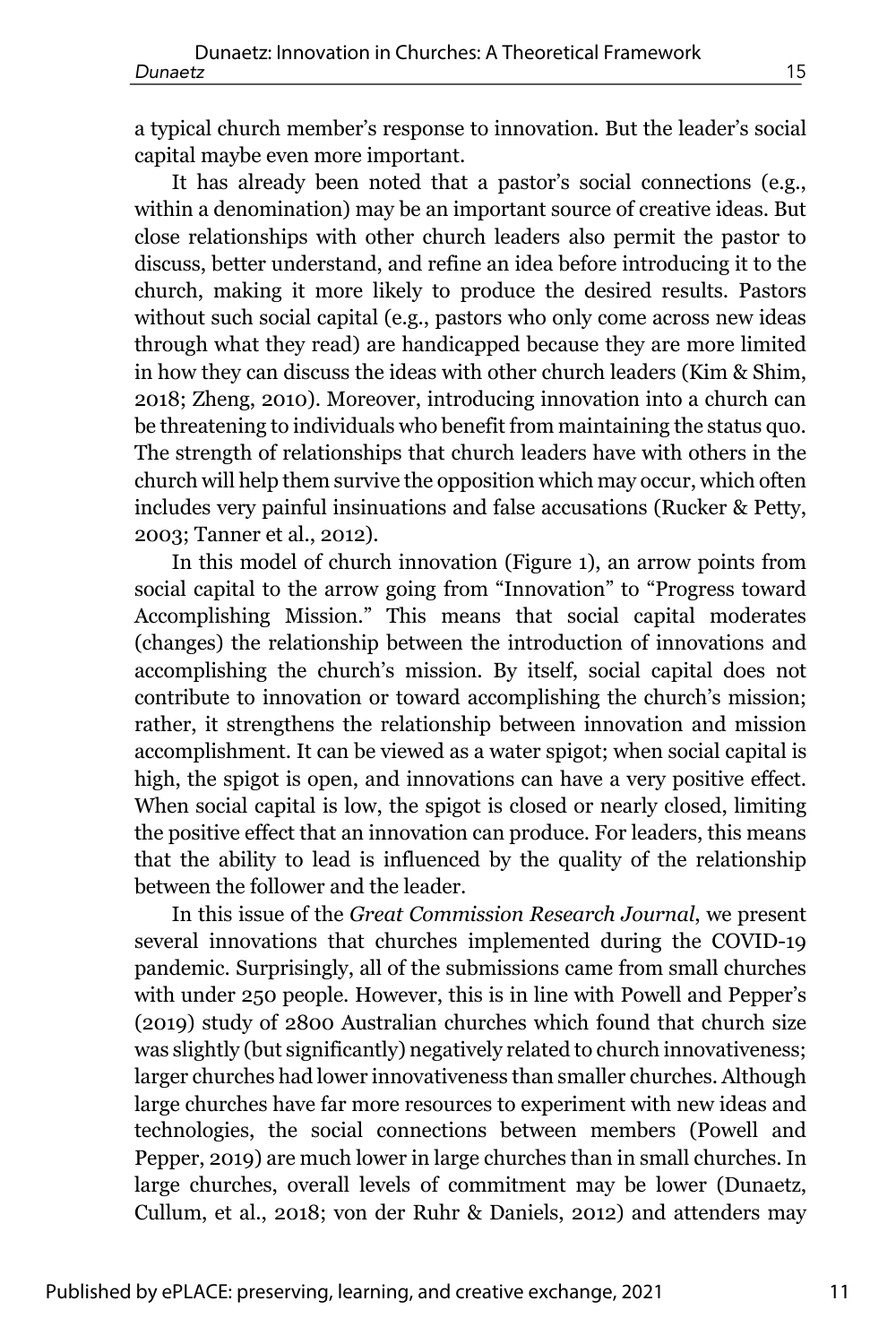decide to stop coming more easily since they have fewer and weaker social connections to keep them in the church and to help them navigate the innovations that are introduced.

#### **Program Loss**

The final element in this model of church innovation (Figure 1) is program loss, the elements of a church's program that contribute to accomplishing its mission but which are lost when new programs and other innovations are introduced. Although church leaders do not like to think that their innovations cause losses, humility requires admitting that this may be the case. Examples include changes in depth of biblical exposition that occurred when small group Bible studies replaced Sunday evening services (Rynsburger & Lamport, 2008; Wuthnow, 1994) and the shift in theological emphases when contemporary worship songs replaced historic hymns (Livengood & Ledoux Book, 2004; Ruth, 2015). Whenever innovations are introduced, wise leaders will listen to people's concerns and consider the potential losses that they might incur; sometimes listening and understanding are all that is necessary to help an innovation gain acceptance, especially when relationships are solid.

#### **Conclusion**

The model of church innovation in this paper (Figure 1) presents a theoretical framework for thinking about innovation in churches. Innovation is far more complex than responding to crises that occur outside of the church, such as the COVID-19 pandemic. Church leaders need to have a clear understanding of the mission that they are trying to accomplish in the church. They must also be constantly learning about the evolving cultural environment that influences church members continually. Church leaders should develop a culture of innovation in a church which will make the generation and implementation of new ideas more likely. Leaders must also consider the cost of implementing innovation. An especially important factor is the social capital of church members which will enable them to navigate and endure the hardships that innovation might bring.

Although innovation can be complex and risky, the needs of a world without Christ demand that we continue to seek out new ways to fulfill Jesus' Great Commission and help people discover how they can know and follow him.

*David R. Dunaetz, General Editor*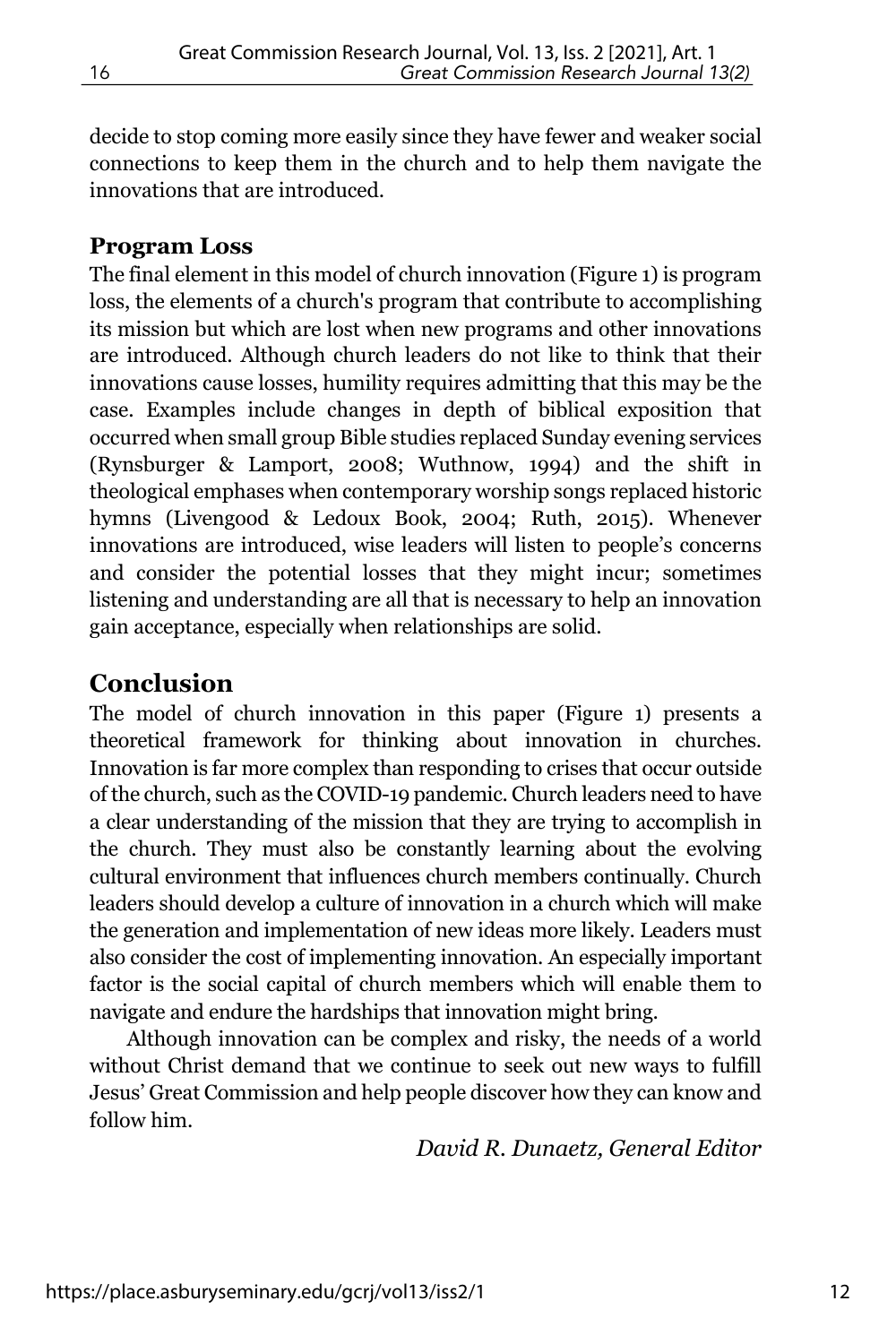#### **References**

- Adams, G., Anderson, S. L., & Adonu, J. K. (2004). The cultural grounding of closeness and intimacy. In D. J. Mashek & A. Aron (Eds.), *The handbook of closeness and intimacy* (pp. 321-339). Erlbaum.
- Anderson, D. (2021). Digital monastic communities at Sumter Chapel, Americus, Georgia. *Great Commission Research Journal*, *13*(2), 85-88.
- Anderson, N., Potočnik, K., & Zhou, J. (2014). Innovation and creativity in organizations: A state-of-the-science review, prospective commentary, and guiding framework. *Journal of Management*, *40*(5), 1297-1333.
- Bandura, A. (1977). *Social learning theory*. Prentice Hall
- Bowles, J. (2021). How Zoom defied its critics and became the go-to video conferencing app for surviving the pandemic. https://diginomica.com/how-zoom-defied-its-critics-and-became-govideo-conferencing-app-surviving-pandemic
- Campbell, W. K., Hoffman, B. J., Campbell, S. M., & Marchisio, G. (2011). Narcissism in organizational contexts. *Human Resource Management Review*, *21*(4), 268-284.
- Church Relevance. (2013). 50 examples of church mission statements. https://www.churchrelevance.com/2013/03/28/50-examples-ofchurch-mission-statements/
- Colleoni, E., Rozza, A., & Arvidsson, A. (2014). Echo chamber or public sphere? Predicting political orientation and measuring political homophily in Twitter using big data. *Journal of Communication*, *64*(2), 317-332.
- Covarrubias, A., Dunaetz, D. R., & Dykes, W. (2021). Innovativeness and church commitment: What innovations were most important during the pandemic? *Great Commission Research Journal*, *13*(2), 49-70.
- de Dreu, C. K. W., & West, M. A. (2001). Minority dissent and team innovation: The importance of participation in decision making. *Journal of Applied Psychology*, *86*(6), 1191-1201.
- Dunaetz, D. R. (2013). Goals and accountability for ministry effectiveness: Insights from psychological science. *Dharma Deepika: A South Asian Journal of Missiological Research*, *17*(1), 66-79.
- Dunaetz, D. R. (2016). Missio-logoi and faith: Factors that influence attitude certainty. *Missiology: An International Review*, *44*(1), 66-77.
- Dunaetz, D. R. (2019). Evangelism, social media, and the mum effect. *Evangelical Review of Theology*, *43*(2), 138-151.
- Dunaetz, D. R., Cullum, M., & Barron, E. (2018). Church size, pastoral humility, and member characteristics as predictors of church commitment. *Theology of Leadership Journal*, *1*(2), 125-138.
- Dunaetz, D. R., Jung, H. L., & Lambert, S. S. (2018). Do larger churches tolerate pastoral narcissism more than smaller churches? *Great Commission Research Journal*, *10*(1), 69-89.
- Dunaetz, D. R., & Priddy, K. E. (2014). Pastoral attitudes that predict numerical Church Growth. *Great Commission Research Journal*, *5*, 241-256.
- Ellul, J. (1954). *La technique ou l'enjeu du siècle*. A. Colin.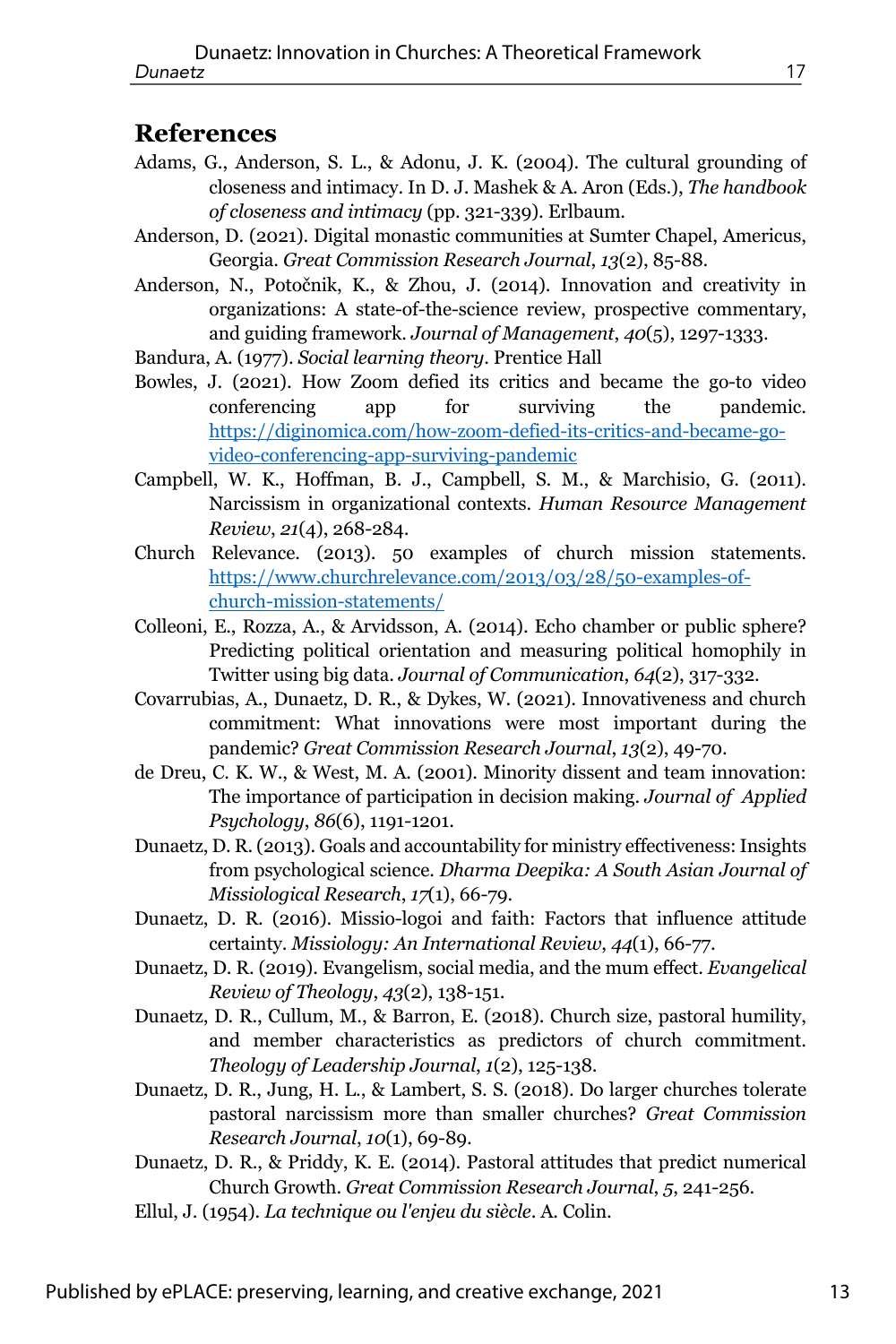- Franks, J. (2021). The Quarantine Olympics of Cultivate Church in Athens, Alabama. *Great Commission Research Journal*, *13*(2), 73-76.
- Frayne, C. A., & Latham, G. P. (1987). Application of social learning theory to employee self-management of attendance. *Journal of Applied Psychology*, *72*(3), 387-392.
- Fritsch, M., & Meschede, M. (2001). Product innovation, process innovation, and size. *Review of Industrial Organization*, *19*(3), 335-350.
- Gopalakrishnan, S., & Damanpour, F. (1997). A review of innovation research in economics, sociology and technology management. *Omega*, *25*(1), 15-28.
- Grapsas, S., Brummelman, E., Back, M. D., & Denissen, J. J. A. (2020). The "why" and "how" of narcissism: A process model of narcissistic status pursuit. *Perspectives on Psychological Science*, *15*(1), 150-172.
- Grijalva, E., Harms, P. D., Newman, D. A., Gaddis, B. H., & Fraley, R. C. (2015). Narcissism and leadership: A meta-analytic review of linear and nonlinear relationships. *Personnel Psychology*, *68*(1), 1-47.
- Guder, D. L. (Ed.). (1998). *Missional church: A vision for the sending of the church in North America*. William B. Eerdmans Publishing.
- Hasan, I., Hoi, C.-K. S., Wu, Q., & Zhang, H. (2020). Is social capital associated with corporate innovation? Evidence from publicly listed firms in the US. *Journal of Corporate Finance*, *62*, 101623.
- Hofstede, G. (1980). *Culture's consequences: National differences in thinking and organizing*. Sage.
- Hult, G. T. M., Hurley, R. F., & Knight, G. A. (2004). Innovativeness: Its antecedents and impact on business performance. *Industrial Marketing Management*, *33*(5), 429-438.
- Hurley, R. F., & Hult, G. T. M. (1998). Innovation, market orientation, and organizational learning: An integration and empirical examination. *Journal of Marketing*, *62*(3), 42-54.
- Hurley, R. F., Hult, G. T. M., & Knight, G. A. (2005). Innovativeness and capacity to innovate in a complexity of firm-level relationships: A response to Woodside (2004). *Industrial Marketing Management*, *34*(3), 281-283.
- Jaskyte, K. (2011). Predictors of administrative and technological innovations in nonprofit organizations. *Public Administration Review*, *71*(1), 77-86.
- Karlsen, R., Steen-Johnsen, K., Wollebæk, D., & Enjolras, B. (2017). Echo chamber and trench warfare dynamics in online debates. *European Journal of Communication*, *32*(3), 257-273.
- Kim, N., & Shim, C. (2018). Social capital, knowledge sharing and innovation of small-and medium-sized enterprises in a tourism cluster. *International Journal of Contemporary Hospitality Management*, *30*(6), 2417-2437.
- Kirby, B. (2021). *PreachersNSneakers: Authenticity in an age of for-profit faith and (wannabe) celebrities*. Thomas Nelson.
- Latham, G. P., & Locke, E. A. (1991). Self-regulation through goal setting. *Organizational Behavior and Human Decision Processes*, *50*(2), 212–247.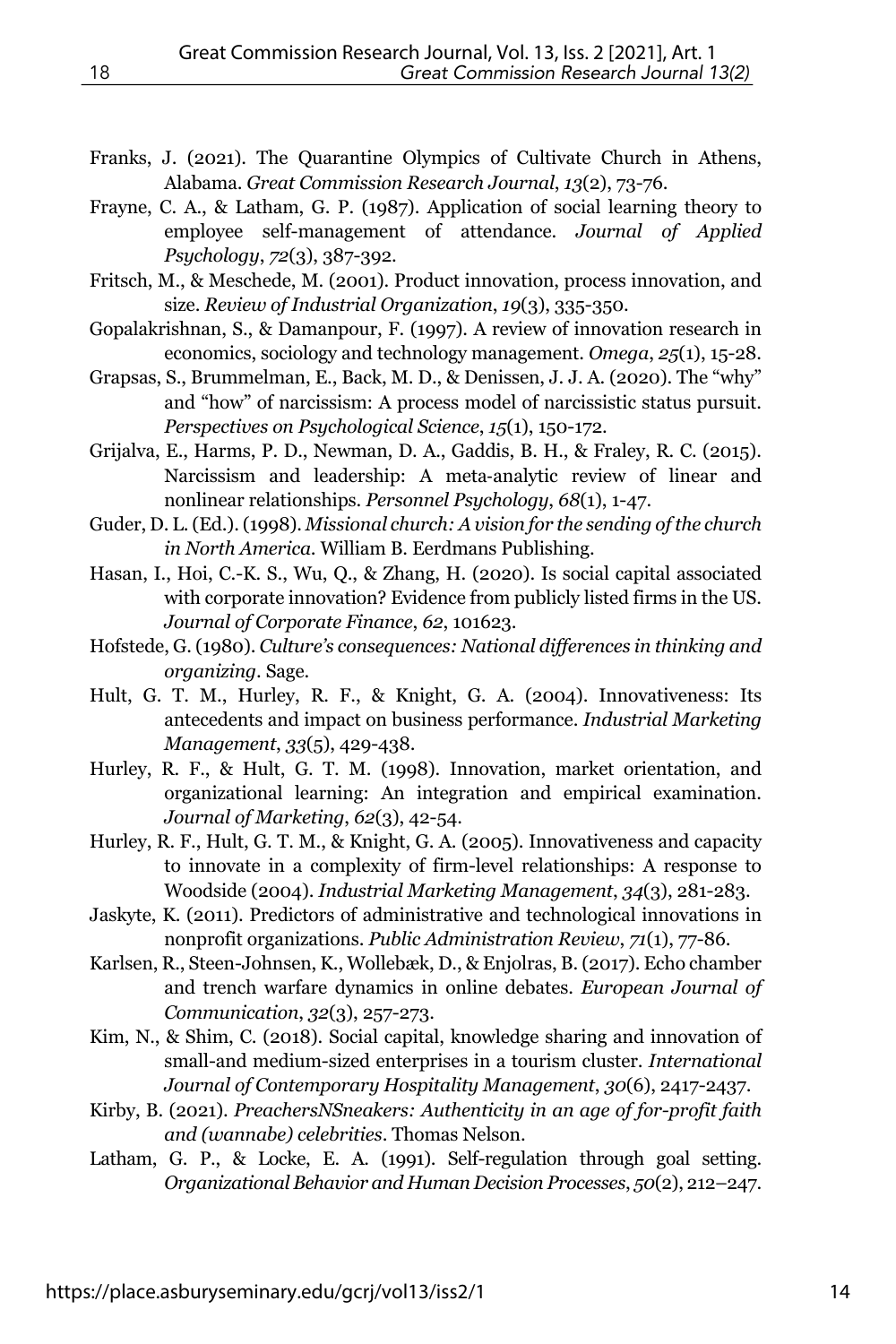- Livengood, M., & Ledoux Book, C. (2004). Watering down Christianity? An examination of the use of theological words in Christian music. *Journal of Media and Religion*, *3*(2), 119-129.
- Locke, E. A., Frederick, E., Buckner, E., & Bobko, P. (1984). Effect of previously assigned goals on self-set goals and performance. *Journal of Applied Psychology*, *69*(4), 694-699.
- Locke, E. A., & Latham, G. P. (1990). *A theory of goal setting and task performance*. Prentice Hall.
- Miller, D., & Friesen, P. H. (1978). Archetypes of strategy formulation. *Management Science*, *24*(9), 921-933.
- Mullane, J. V. (2002). The mission statement is a strategic tool: When used properly. *Management Decision*, *40*(5), 448-455.
- Nahapiet, J., & Ghoshal, S. (1998). Social capital, intellectual capital, and the organizational advantage. *Academy of Management Review*, *23*(2), 242-266.
- Neighbour, R. W. (1973). *The seven last words of the church: Or "We never tried it that way before"*. Zondervan Publishing House.
- Norregaard, E., & Ng, P. (2021). Making online children's ministry interactive in Wheaton, Illinois. *Great Commission Research Journal*, *13*(2), 89-93.
- Pornpitakpan, C. (2004). The persuasiveness of source credibility: A critical review of five decades' evidence. *Journal of Applied Social Psychology*, *34*(2), 243-281.
- Powell, R., & Pepper, M. (2018). Local churches and innovativeness: An empirical study of 2800 Australian churches. *Research in the Social Scientific Study of Religion*, *29*, 278-301.
- Puls, D. (2020a). *Let us prey*. Cascade Books.
- Puls, D. (2020b). Narcissistic pastors and the making of narcissistic churches. *Great Commission Research Journal*, *12*(1), 67-92.
- Putnam, R. D. (2000). *Bowling alone: The collapse and revival of American community*. Simon and Schuster.
- Ransom, B., & Moody, B. (2021). Quick responses to community needs in two churches during the pandemic. *Great Commission Research Journal*, *13*(2), 95-98.
- Rucker, D. D., & Petty, R. E. (2003). Effects of accusations on the accuser: The moderating role of accuser culpability. *Personality and Social Psychology Bulletin*, *29*(10), 1259-1271.
- Ruth, L. (2015). Some similarities and differences between historic evangelical hymns and contemporary worship songs.". *Artistic Theologian*, *3*, 68-86.
- Ruvio, A. A., Shoham, A., Vigoda-Gadot, E., & Schwabsky, N. (2014). Organizational innovativeness: Construct development and crosscultural validation. *Journal of Product Innovation Management*, *31*(5), 1004-1022.